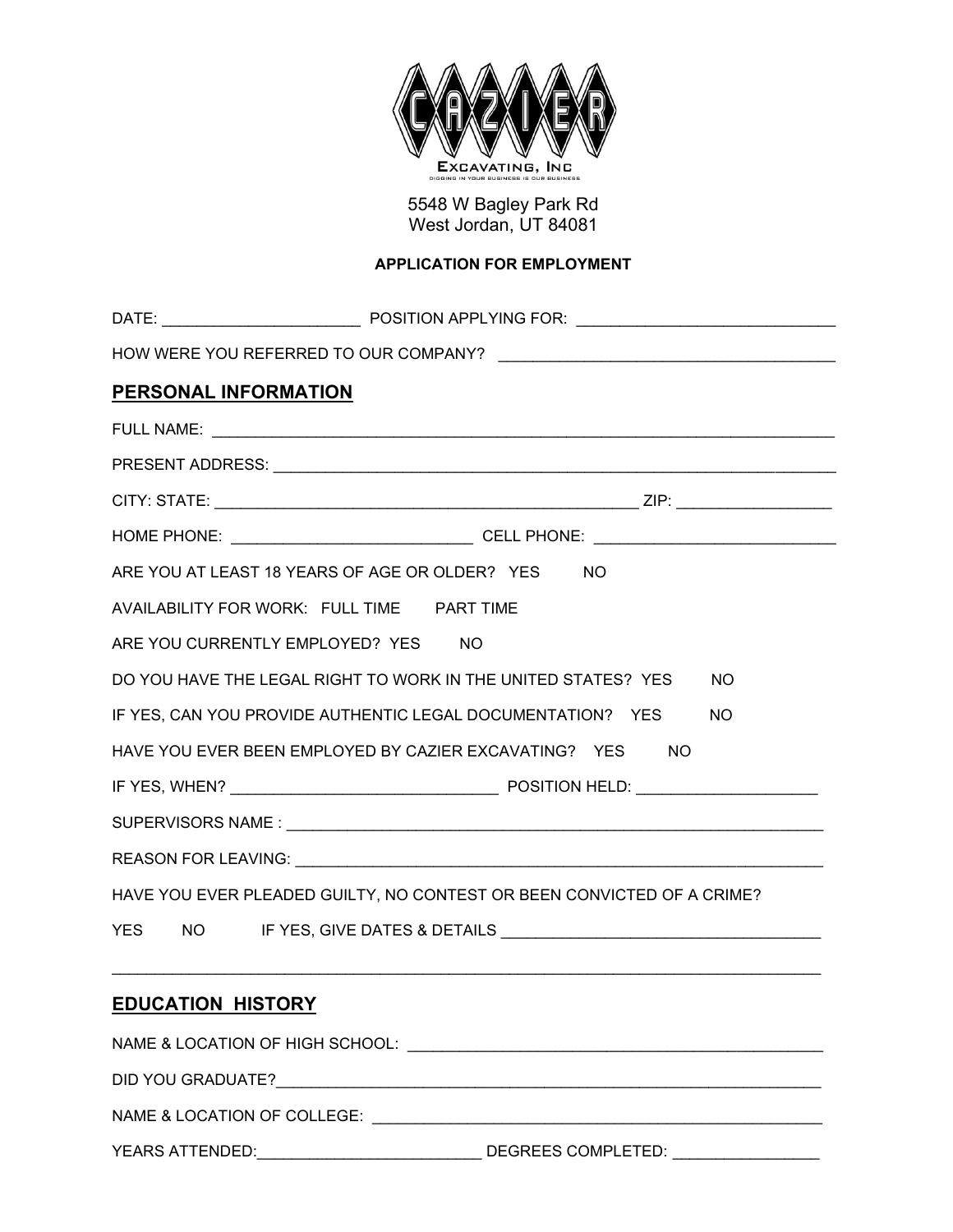|                                                                          |                                                                                   | YEARS ATTENDED:___________________________SUBJECTS STUDIED:_____________________  |
|--------------------------------------------------------------------------|-----------------------------------------------------------------------------------|-----------------------------------------------------------------------------------|
|                                                                          |                                                                                   |                                                                                   |
| SUMMARIZE YOUR SPECIAL SKILLS QUALIFICATIONS                             |                                                                                   |                                                                                   |
|                                                                          |                                                                                   |                                                                                   |
|                                                                          |                                                                                   |                                                                                   |
|                                                                          |                                                                                   |                                                                                   |
|                                                                          |                                                                                   |                                                                                   |
| <b>REFERENCES</b>                                                        |                                                                                   |                                                                                   |
| PLEASE LIST THREE (3) REFERENCES THAT WE MAY CONTACT WHO ARE NOT RELATED |                                                                                   |                                                                                   |
| TO YOU AND HAVE KNOWLEDGE OF YOUR PROFESSIONAL ABILITIES.                |                                                                                   |                                                                                   |
|                                                                          |                                                                                   |                                                                                   |
|                                                                          |                                                                                   |                                                                                   |
|                                                                          |                                                                                   |                                                                                   |
|                                                                          |                                                                                   |                                                                                   |
|                                                                          |                                                                                   |                                                                                   |
|                                                                          |                                                                                   |                                                                                   |
|                                                                          | STARTING SALARY: _________________________________ ENDING SALARY: _______________ |                                                                                   |
|                                                                          |                                                                                   |                                                                                   |
| REASON FOR LEAVING: QUIT LAID OFF TERMINATED/DISCHARGED                  |                                                                                   |                                                                                   |
|                                                                          |                                                                                   |                                                                                   |
|                                                                          |                                                                                   |                                                                                   |
|                                                                          |                                                                                   |                                                                                   |
|                                                                          |                                                                                   |                                                                                   |
|                                                                          |                                                                                   |                                                                                   |
|                                                                          |                                                                                   |                                                                                   |
|                                                                          |                                                                                   | STARTING SALARY: _________________________________ ENDING SALARY:________________ |